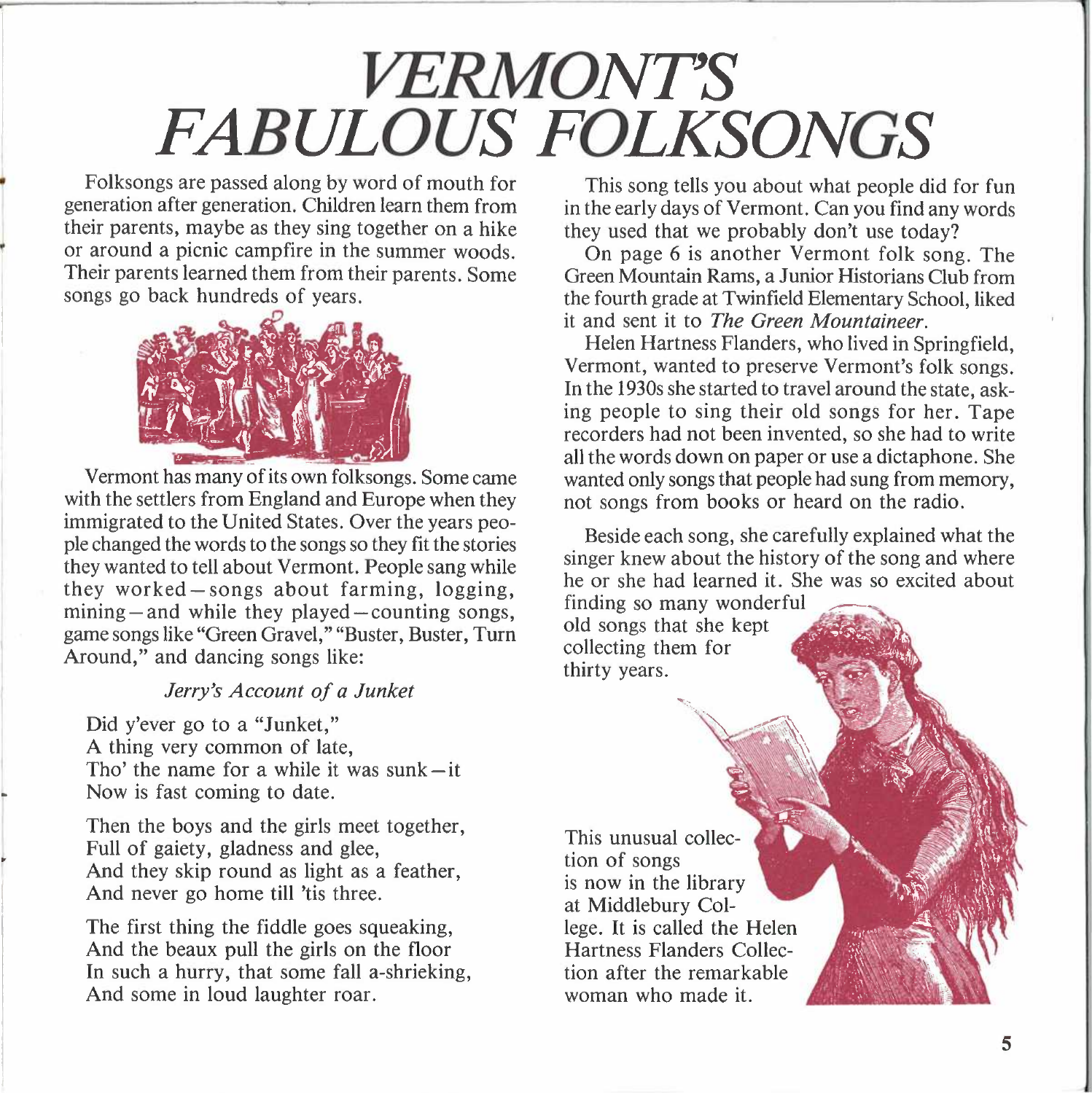## THE TUNE THE OLD COW DIED ON

Collected in the spring of 1931, by H. H. F. in Springfield, Vermont, as sung by Mr. Elwin Burditt, from lumber camp days. Transcribed by E. F.